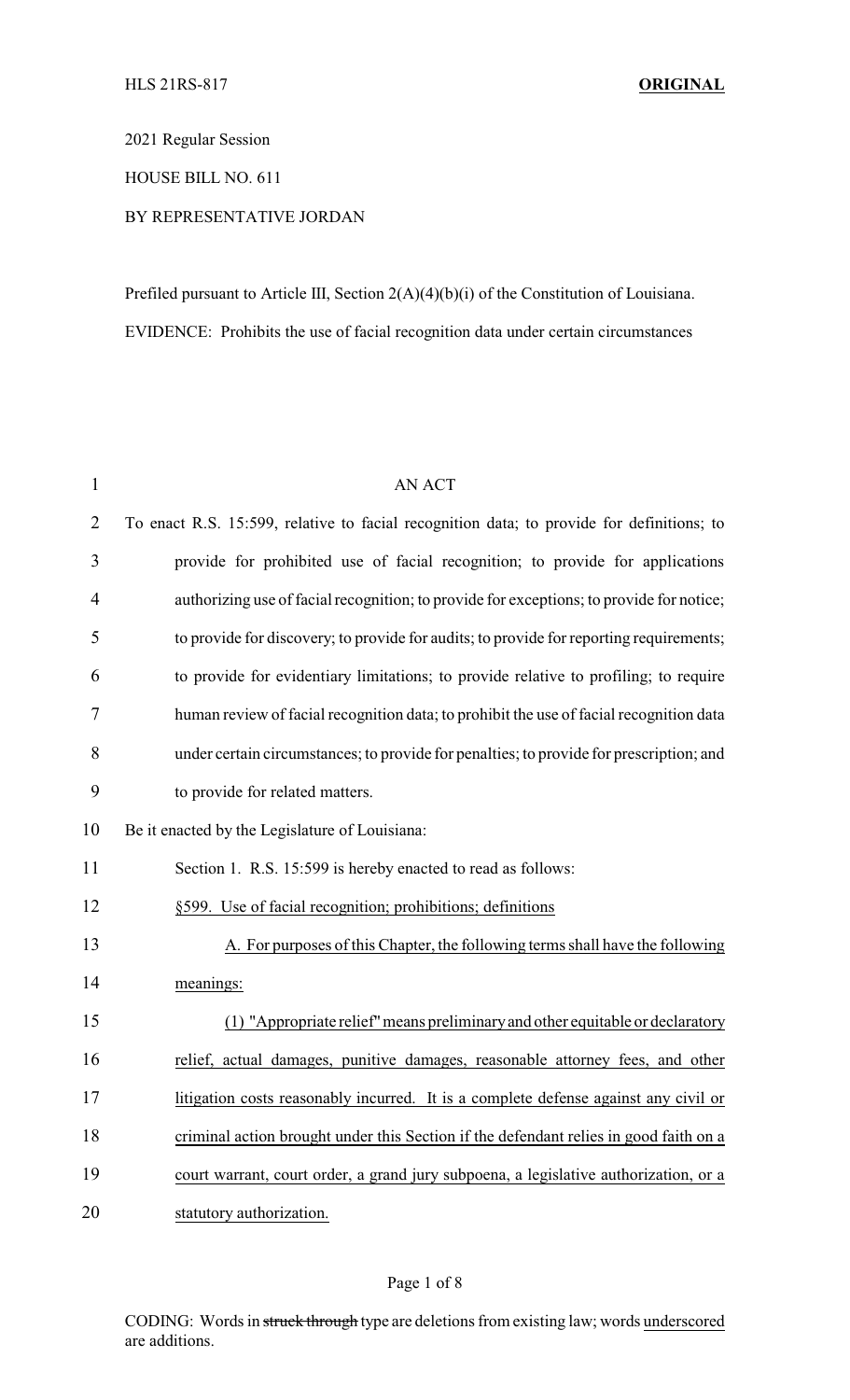| $\mathbf{1}$   | "Arrest photo database" means a government or private database<br>(2)                      |
|----------------|--------------------------------------------------------------------------------------------|
| $\overline{2}$ | populated primarily by booking or arrest photographs or photographs of individuals         |
| 3              | encountered by law enforcement officers.                                                   |
| 4              | (3) "Continuous facial recognition" means the use of facial recognition on                 |
| 5              | groups of individuals as part of a criminal investigation or general surveillance,         |
| 6              | including the use of facial recognition to continuously identify individuals whose         |
| 7              | images are captured or recorded by a surveillance camera.                                  |
| 8              | (4) "Controller" means a natural person or legal person which, alone or                    |
| 9              | jointly with others, determines the purposes and means of the processing of personal       |
| 10             | data.                                                                                      |
| 11             | "Legitimate law enforcement purpose" means the investigation,<br>(5)                       |
| 12             | detection, or analysis of a crime or of the operation of terrorists, or searches or alerts |
| 13             | for a missing or endangered person.                                                        |
| 14             | "Processor" means a natural or legal person which processes personal<br>(6)                |
| 15             | data on behalf of the controller.                                                          |
| 16             | "State identification photo database" means a government or private                        |
| 17             | database populated primarily by photographs from drivers' licenses or identification       |
| 18             | documents made or issued by or under the authority of the state.                           |
| 19             | "Targeted facial recognition" means the use of facial recognition to<br>(8)                |
| 20             | identify or attempt to identify a specific individual as part of a specific criminal       |
| 21             | investigation.                                                                             |
| 22             | B.(1) A law enforcement officer shall not use or request targeted facial                   |
| 23             | recognition in conjunction with an arrest photo database unless both of the following      |
| 24             | have occurred:                                                                             |
| 25             | The law enforcement officer has probable cause to believe that the<br>(a)                  |
| 26             | individual the officer seeks to identify has committed, is committing, or is about to      |
| 27             | commit a felony.                                                                           |
| 28             | (b) The officer has documented probable cause before or immediately after                  |
| 29             | the use or request.                                                                        |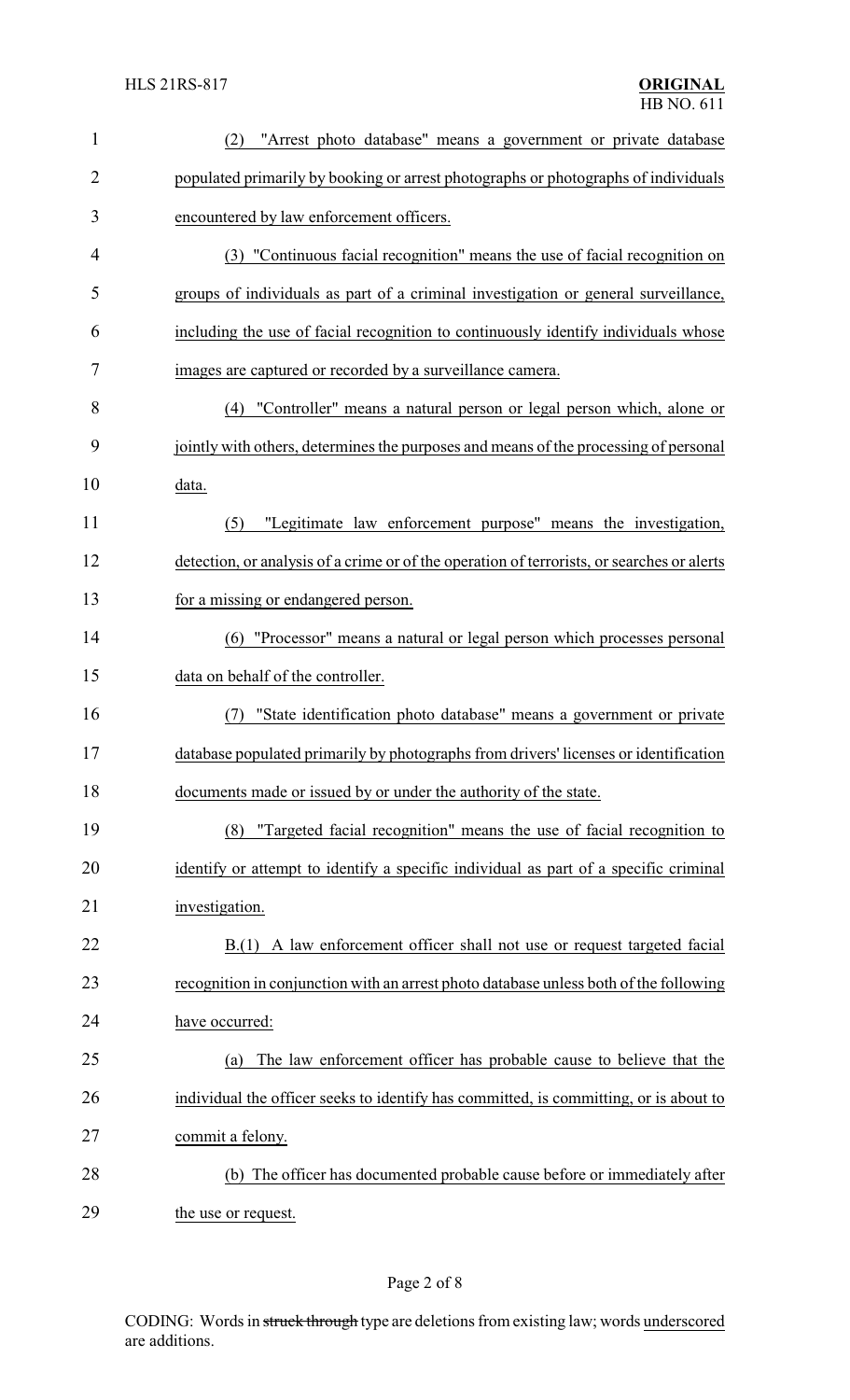| $\mathbf{1}$   | A law enforcement officer shall not use or request targeted facial<br>(2)                 |
|----------------|-------------------------------------------------------------------------------------------|
| $\overline{2}$ | recognition in conjunction with a state identification photo database or any other        |
| 3              | facial recognition database without first applying for a court order.                     |
| 4              | $C(1)$ Upon application by law enforcement, a court may issue an order                    |
| 5              | relating to targeted facial recognition in conjunction with a state identification photo  |
| 6              | database or any other facial recognition database after a determination has been made     |
| 7              | that there is probable cause to believe that both of the following circumstances are      |
| 8              | present:                                                                                  |
| 9              | (a) A felony has been, is being, or will be committed by the individual                   |
| 10             | sought to be identified.                                                                  |
| 11             | (b) The use of facial recognition will lead to evidence of the felony being               |
| 12             | investigated or the apprehension of an individual against whom an arrest warrant has      |
| 13             | been issued previously.                                                                   |
| 14             | (2) An application for an order shall be in writing, signed and sworn by the              |
| 15             | applicant, and accompanied by an affidavit that sets forth the basis for probable         |
| 16             | cause and contains facts within the personal knowledge of the affiant. The order          |
| 17             | shall contain specified information relating to the suspect, the database searched, the   |
| 18             | applicant, and the search time period.                                                    |
| 19             | (3) If a law enforcement officer uses or requests targeted or continuous facial           |
| 20             | recognition in conjunction with a state identification photo database or any other        |
| 21             | facial recognition database, the officer shall apply for an order approving the use       |
| 22             | within twenty-four hours after the use occurs or initiates. If the order is denied or the |
| 23             | application is not made within twenty-four hours, the use shall terminate                 |
| 24             | immediately and all information obtained as a result of the search shall be destroyed.    |
| 25             | D.(1) A law enforcement officer may use or request targeted or continuous                 |
| 26             | facial recognition only for a legitimate law enforcement purpose. A law enforcement       |
| 27             | officer may explicitly use or request targeted or continuous facial recognition for any   |
| 28             | of the following purposes:                                                                |
| 29             | (a) Exigent circumstances.                                                                |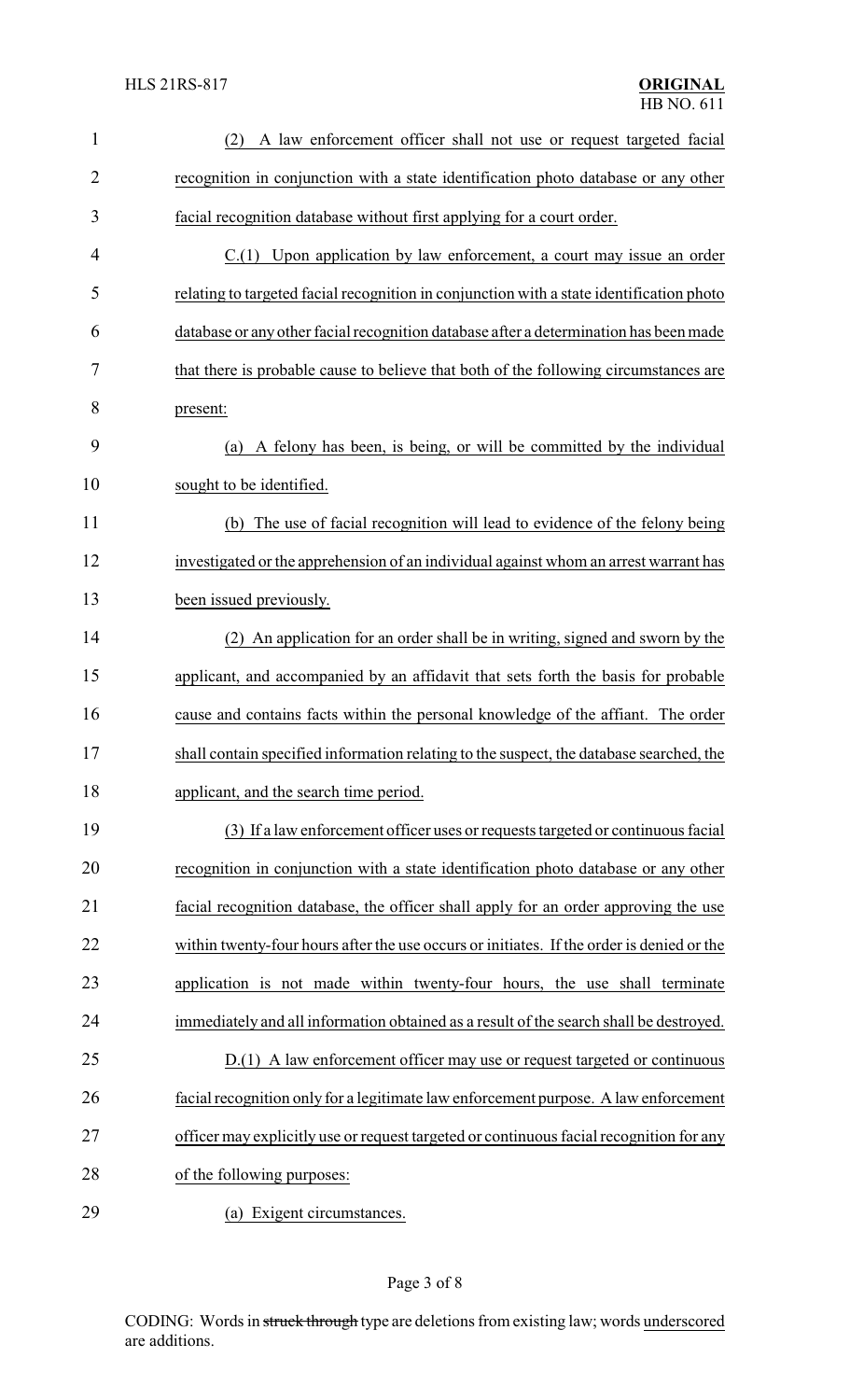| $\mathbf{1}$   | The identification or location of an individual who is deceased,<br>(b)                  |
|----------------|------------------------------------------------------------------------------------------|
| $\overline{2}$ | incapacitated, or reasonably suspected to be the victim of a crime, whom the officer     |
| 3              | determines, in good faith, cannot be identified through other means.                     |
| $\overline{4}$ | (c) The location of an individual who has been reported missing, including               |
| 5              | the subject of an Amber or Silver Alert pursuant to R.S. 40:2521 and R.S. 40:2530.3.     |
| 6              | (d) The identification of an individual who has been lawfully arrested, either           |
| 7              | during the process of booking that individual after an arrest or during that             |
| 8              | individual's custodial detention.                                                        |
| 9              | (2) A law enforcement officer who knowingly uses or requests targeted or                 |
| 10             | continuous facial recognition for a purpose other than a legitimate law enforcement      |
| 11             | purpose is subject to dismissal, a fine of not more than ten thousand dollars, or both.  |
| 12             | E.(1) An individual arrested as a result of an investigative lead generated              |
| 13             | through the use or request of targeted or continuous facial recognition shall be         |
| 14             | notified of that use or request. The notice shall be delivered within forty-eight hours  |
| 15             | of the individual's arrest, state the general nature of the law enforcement inquiry, and |
| 16             | provide the individual with specified information. A copy of the order shall also be     |
| 17             | provided to the individual.                                                              |
| 18             | (2) The court, on a specified finding of good cause, may order that the                  |
| 19             | application, affidavit, and previously issued orders be sealed and that the required     |
| 20             | notification be delayed for a period of thirty calendar days, or for an additional       |
| 21             | period not to exceed ninety days.                                                        |
| 22             | Discovery of an application, affidavit, or court order relating to<br>F.                 |
| 23             | continuous or targeted facial recognition and any documents related to the use or        |
| 24             | request of continuous or targeted facial recognition, if any, are subject to the Code    |
| 25             | of Civil Procedure and the Code of Criminal Procedure.                                   |
| 26             | The Louisiana State Police Fusion Center and any law enforcement<br>G.                   |
| 27             | agency using targeted or continuous facial recognition shall adopt an audit process      |
| 28             | to ensure that facial recognition is used only for legitimate law enforcement            |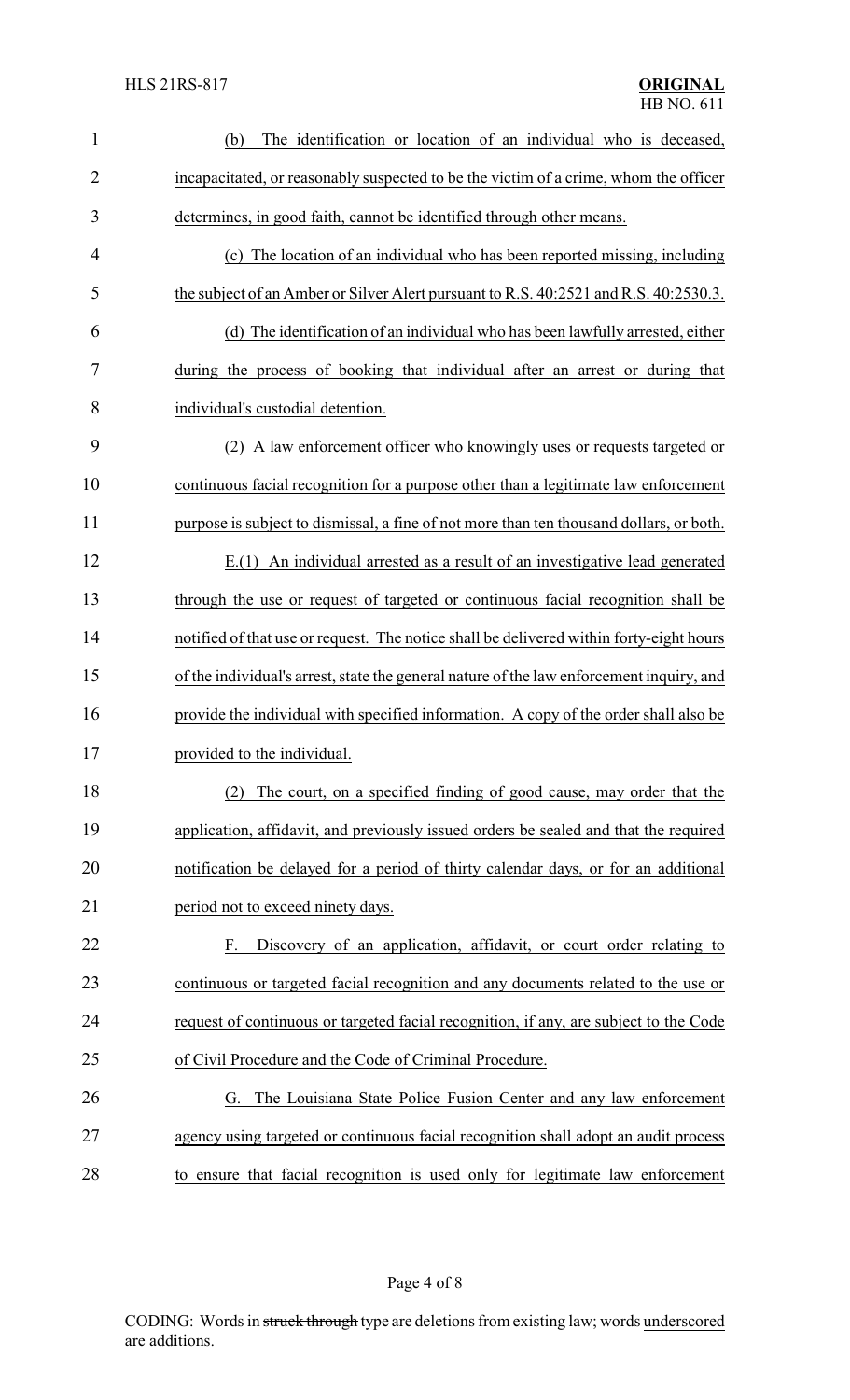| $\mathbf{1}$ | purposes, including audits of uses or requests made by law enforcement agencies or       |  |  |
|--------------|------------------------------------------------------------------------------------------|--|--|
| 2            | individual law enforcement officers.                                                     |  |  |
| 3            | H. No later than March 1 of each year, the Louisiana Department of Public                |  |  |
| 4            | Safety and Corrections, in conjunction with the Louisiana State Analytical and           |  |  |
| 5            | Fusion Exchange and law enforcement agencies that use targeted or continuous             |  |  |
| 6            | facial recognition, shall submit a report to the Louisiana House Committee on            |  |  |
| 7            | Administration of Criminal Justice containing all the following information based        |  |  |
| 8            | on data from the previous calendar year:                                                 |  |  |
| 9            | (a) The number of searches run.                                                          |  |  |
| 10           | The number of arrests and convictions that resulted from the searches.<br>(b)            |  |  |
| 11           | The offenses that the searches were used to investigate.<br>(c)                          |  |  |
| 12           | (d) The number of motions to suppress made with respect to the searches.                 |  |  |
| 13           | (e) The number of searches run for targeted or continuous facial recognition             |  |  |
| 14           | in exigent circumstances.                                                                |  |  |
| 15           | Summary statistics on the race, ethnicity, age, and gender of the<br>(f)                 |  |  |
| 16           | individuals whose faces were searched using targeted facial recognition in               |  |  |
| 17           | conjunction with an arrest photo database or a state identification photo database.      |  |  |
| 18           | (g) A list of audits that were completed by the Louisiana State Analytical and           |  |  |
| 19           | Fusion Exchange or a law enforcement agency and a summary of the audit results.          |  |  |
| 20           | The number of uses or requests of targeted facial recognition in<br>(h)                  |  |  |
| 21           | conjunction with the arrest database.                                                    |  |  |
| 22           | I. Except for uses authorized by Subsection D of this Section, when targeted             |  |  |
| 23           | or continuous facial recognition is used or requested, results from those searches and   |  |  |
| 24           | evidence derived from the targeted or continuous facial recognition may not be           |  |  |
| 25           | received into evidence in a trial, hearing, or any other proceeding in or before a       |  |  |
| 26           | court, grand jury, department, officer, agency, regulatory body, legislative             |  |  |
| 27           | committee, or any other authority of the state if the use of facial recognition violated |  |  |
| 28           | this Section or the law enforcement officer was required to subsequently obtain an       |  |  |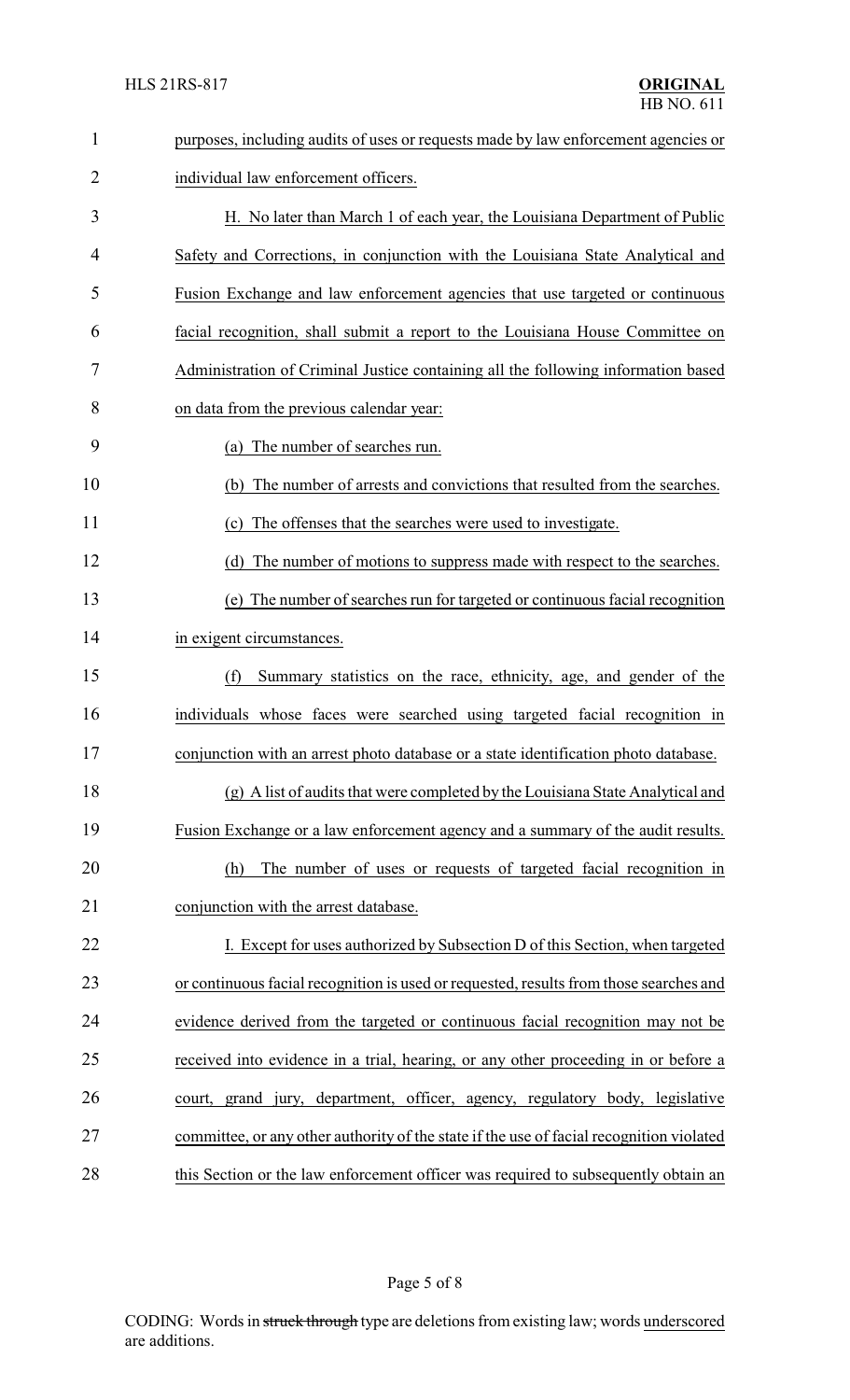| $\mathbf{1}$   | order for the use or request of targeted or continuous facial recognition, but did not |  |
|----------------|----------------------------------------------------------------------------------------|--|
| $\overline{2}$ | subsequently obtain such an order.                                                     |  |
| 3              | Controllers using facial recognition for profiling shall employ<br>J(1)                |  |
| 4              | meaningful human review prior to making final decisions based on such profiling        |  |
| 5              | where such final decisions produce legal effects concerning individuals or similarly   |  |
| 6              | significant effects concerning individuals.                                            |  |
| 7              | (2) Processors that provide facial recognition services shall prohibit the use         |  |
| 8              | of such facial recognition services by controllers to unlawfully discriminate under    |  |
| 9              | federal or state law against individuals or groups of individuals.                     |  |
| 10             | K. An individual who is subject to identification or attempted identification          |  |
| 11             | through targeted or continuous facial recognition in violation of this Section, or who |  |
| 12             | does not receive the required notice, may recover appropriate relief in a civil action |  |
| 13             | from the law enforcement agency that employs the officer. A civil action may not be    |  |
| 14             | commenced later than three years after the date on which the claimant first had a      |  |
| 15             | reasonable opportunity to discover the violation.                                      |  |
|                |                                                                                        |  |

## DIGEST

The digest printed below was prepared by House Legislative Services. It constitutes no part of the legislative instrument. The keyword, one-liner, abstract, and digest do not constitute part of the law or proof or indicia of legislative intent. [R.S. 1:13(B) and 24:177(E)]

| HB 611 Original | 2021 Regular Session | Jordan |
|-----------------|----------------------|--------|
|                 |                      |        |

**Abstract:** Prohibits the use of facial recognition data in law enforcement investigations and evidentiary proceedings and provides exceptions to the prohibition.

Proposed law provides for definitions.

Proposed law provides that a law enforcement officer shall not use or request targeted facial recognition in addition to an arrest photo database unless both of the following have occurred:

- (1) The law enforcement officer has probable cause to believe that the individual the officer seeks to identify has committed, is committing, or is about to commit a felony.
- (2) The officer has documented probable cause before or immediately after the use or request.

Proposed law provides that a law enforcement officer shall apply for and obtain a court order before using or requesting targeted facial recognition.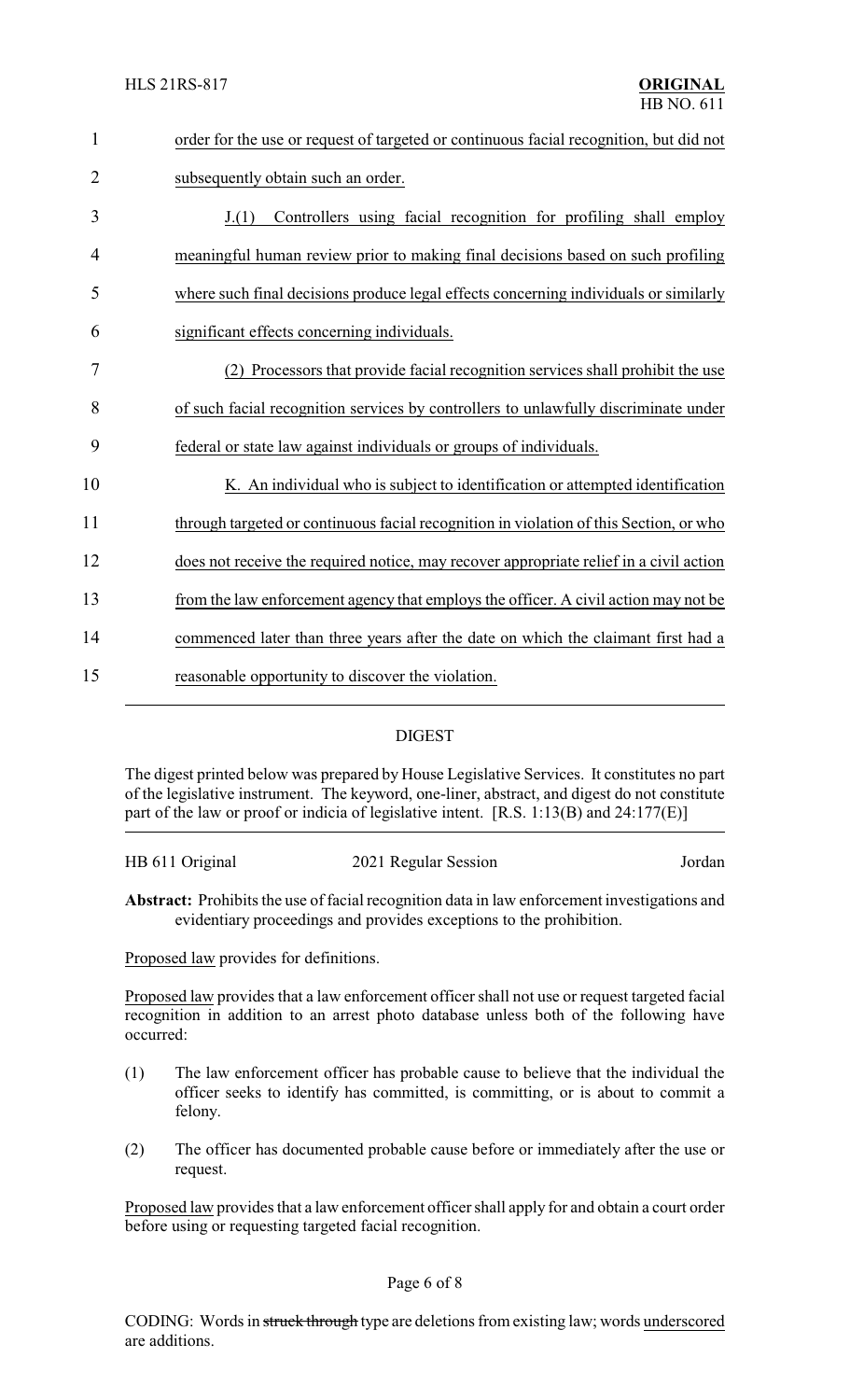Proposed law provides that both of the following circumstances shall be present for a determination of probable cause:

- (1) A felony has been, is being, or will be committed by the individual sought to be identified.
- (2) The use of facial recognition will lead to evidence of the felony being investigated or the apprehension of an individual against whom an arrest warrant has been issued previously.

Proposed law provides for the procedures that law enforcement officers shall follow in order to obtain an application for a court order.

Proposed law provides that a law enforcement officer using or requesting targeted or continuous facial recognition shall apply for an order approving the use within 24 hours after the use occurs or initiates.

Proposed law provides that the use of target or continuous facial recognition shall terminate immediately and all information obtained from the search shall be destroyed if the order is denied or the application is not made within 24 hours.

Proposed law provides that a law enforcement officer may use or request targeted or continuous facial recognition only for legitimate law enforcement purposes that include any of the following:

- (1) Exigent circumstances.
- (2) The identification or location of an individual who is deceased, incapacitated, or reasonably suspected to be the victim of a crime, whom the officer determines, in good faith, cannot be identified through other means.
- (3) The location of an individual who has been reported missing, including the subject of an Amber or Silver Alert.
- (4) The identification of an individual who has been lawfully arrested, either during the process of booking that individual after an arrest or during that individual's custodial detention.

Proposed law provides that a law enforcement officer who knowingly uses or requests targeted or continuous facial recognition for a purpose other than a legitimate law enforcement purpose is subject to dismissal, a fine of not more than \$10,000, or both.

Proposed law provides that an individual arrested as a result of an investigation generated through the use or request of targeted or continuous facial recognition shall be notified of that use or request and be delivered notice within 48 hours of the individual's arrest.

Proposed law provides that the court, on a specified finding of good cause, may seal the application, affidavit, and previously issued orders and delay the required notification for a period of 30 calendar days, or for an additional period not to exceed 90 days.

Proposed law subjects any application, affidavit, court order, or document relating to continuous or targeted facial recognition to the discovery provisions of the Code of Civil Procedure and the Code of Criminal Procedure.

Proposed law provides for the adoption of an audit process by the La. State Police Fusion Center and any law enforcement agency using targeted or continuous facial recognition to ensure that facial recognition is used only for legitimate law enforcement purposes.